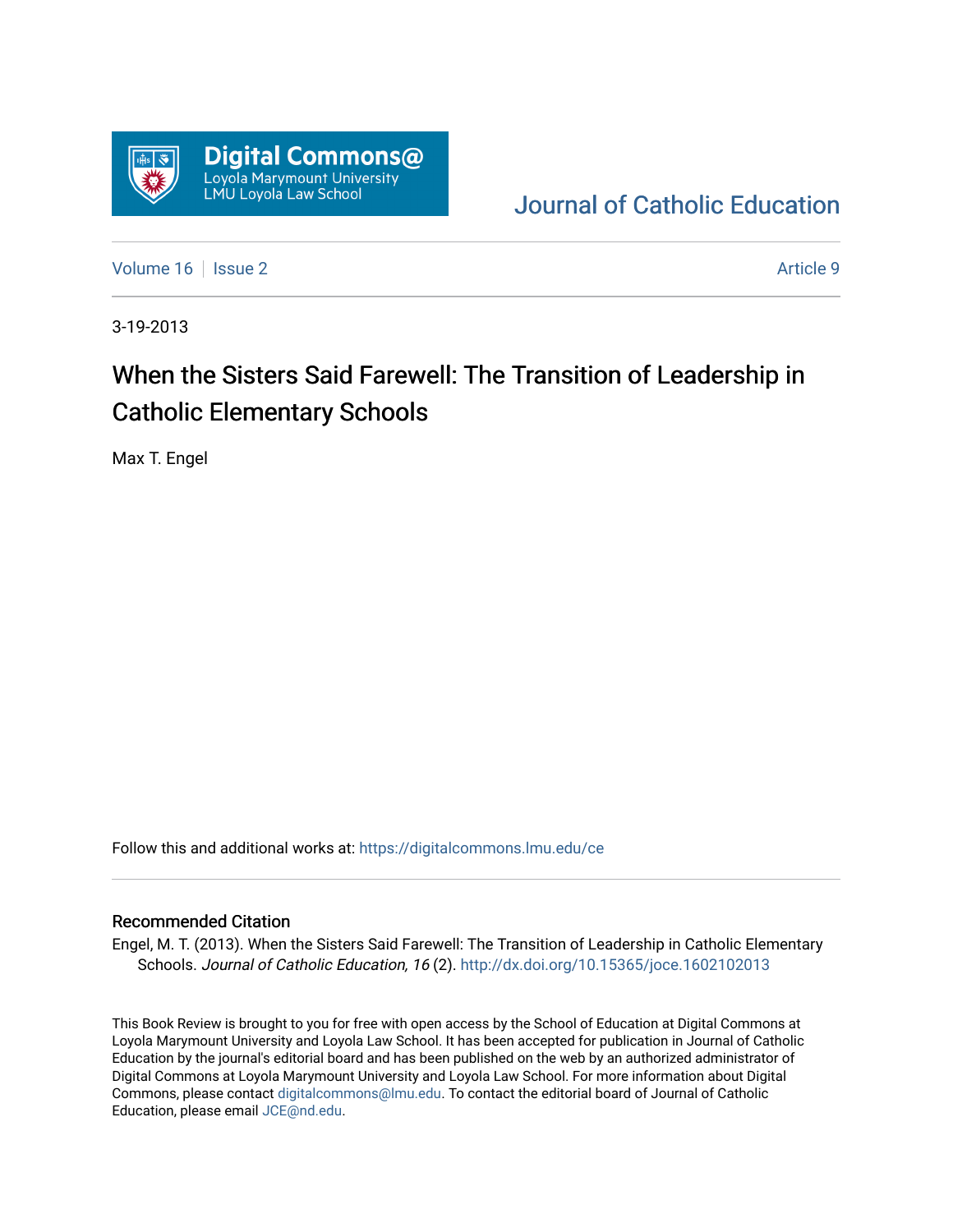## **When the Sisters Said Farewell: The Transition of Leadership in Catholic Elementary Schools**

Michael P. Caruso, S.J. Lanham, MD: Rowman and Littlefield Education, Inc., 2012 155 pages, \$24.95

*Reviewed by Max T. Engel, The Catholic University of America, Washington, DC*

Elementary Schools, Michael P. Caruso, S.J., illuminates what is too often<br>only a statistical footnote in the history of American Catholic schools—<br>the decline in the number of religious sisters teaching in Catholic elemen n *When the Sisters Said Farewell: The Transition of Leadership in Catholic Elementary Schools*, Michael P. Caruso, S.J., illuminates what is too often only a statistical footnote in the history of American Catholic schools schools in the latter half of the 20th century. The demographic data given at the outset of the book is well known, but impersonal. In 1965 there were 104,314 teaching sisters in 113,446 Catholic elementary schools in the United States. In 2011, there were 4,977 teaching sisters in 5,848 schools. Far fewer people have heard the engaging and poignant stories of the sisters who taught in and eventually had to say goodbye to Catholic parish schools where they or their religious communities had taught for years. In this book, Caruso presents the words and insights of women who lived the experience as the last vowed religious teachers and principals in some of these Catholic elementary schools. It is a relevant history for current Catholic school principals, teachers, and advocates.

For those with a memory of teaching sisters in Catholic schools and who may recall sisters quietly leaving schools they themselves or their religious communities had staffed for a generation or more, this book humanizes what might have seemed an overly calculated transition process. These readers will likely find themselves putting faces to the largely anonymous stories and quotations from women of various religious communities. For those with little to no memory of religious sisters in schools, the text chronicles the development of the schools, the sisters' integral role in their operations, and some factors related to their decline in numbers along with their stories of transitioning out of parish school communities. In short, Caruso's book captures the human stories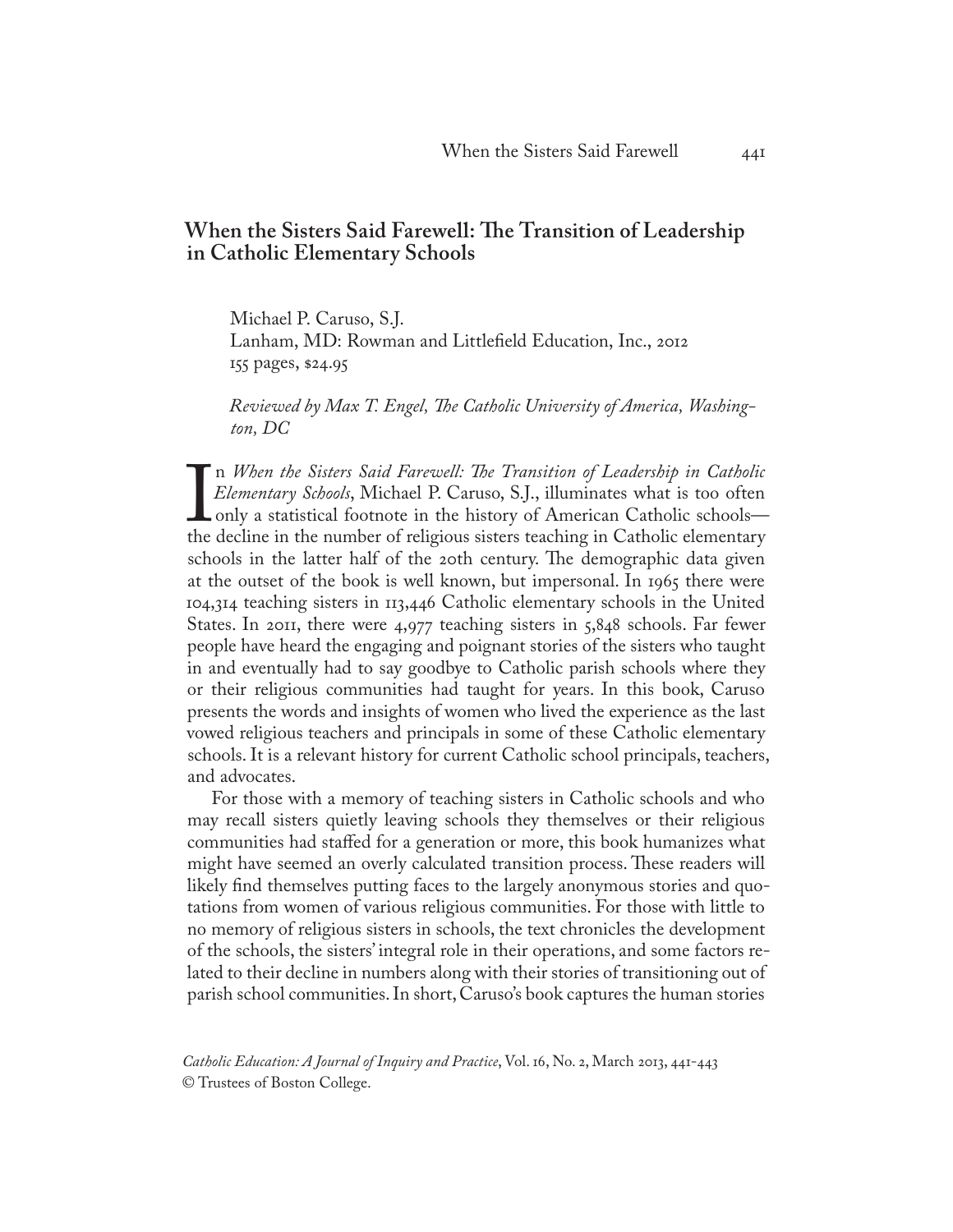that parallel the growth and decline of teaching sisters and the transition to lay leadership in Catholic elementary schools.

Current questions of Catholic school mission, identity, and viability are not explicitly addressed, but they underlie foundational premises for the book and many retrospectives on Catholic schools. Specifically, the teaching sisters brought something distinctively Catholic to education. This is true, but it is inaccurate to conclude that Catholic schools are not "Catholic" if they do not have a sister as principal or a faculty predominated by sisters. It would be better to accurately understand the history of Catholic schools, including the role of teaching sisters, in order to strengthen schools in their mission today. This history includes the seemingly "halcyon" decades after World War II through the early 1970s that are romanticized in works like *Nunsense* or a John R. Powers novel. However, that part of the history needs to be de-mythologized and understood for what it was. It included many new schools and opportunities for ministry; it also included significant hardships as the sisters who made it all possible often worked for subsistence wages in sub-optimal conditions, frequently with incomplete professional training. For example, one sister recounts a single slice of bologna for dinner for days on end; another tells of the cold and draughty living conditions; a third, when principal, would warn her teachers as soon as she could whenever the religious community's educational supervisor was spotted in the parking lot on one of her surprise visits. Without the clear-sighted understanding provided in the book, the Church's school ministry becomes viewed through a lens distorted by misconceptions of religious sisters, Catholic schools, and Catholicism in general before Vatican II.

The history continues after Vatican II when Catholics and parish school leaders worked to interpret and implement the mandates of the council while addressing cultural shifts that influenced the American Catholic Church. These changes in the Church and the culture at large directly impacted religious sisters and Catholic schools. Most obviously, the number of religious sisters available to teach declined, causing religious communities to leave Catholic school ministry. Many parishes were forced to examine the viability of their schools. Some schools made the transition to lay leadership and faculties at significantly higher costs, while others were consolidated or closed altogether. Caruso shares the difficulties of these transitions for the religious sisters, the lay principals and teachers who carried on the ministry of Catholic school education, and the parishes who not only lost a significant human resource but also a symbol of dedication and service to the Church.

To keep the narrative moving Caruso does not spend much time explaining